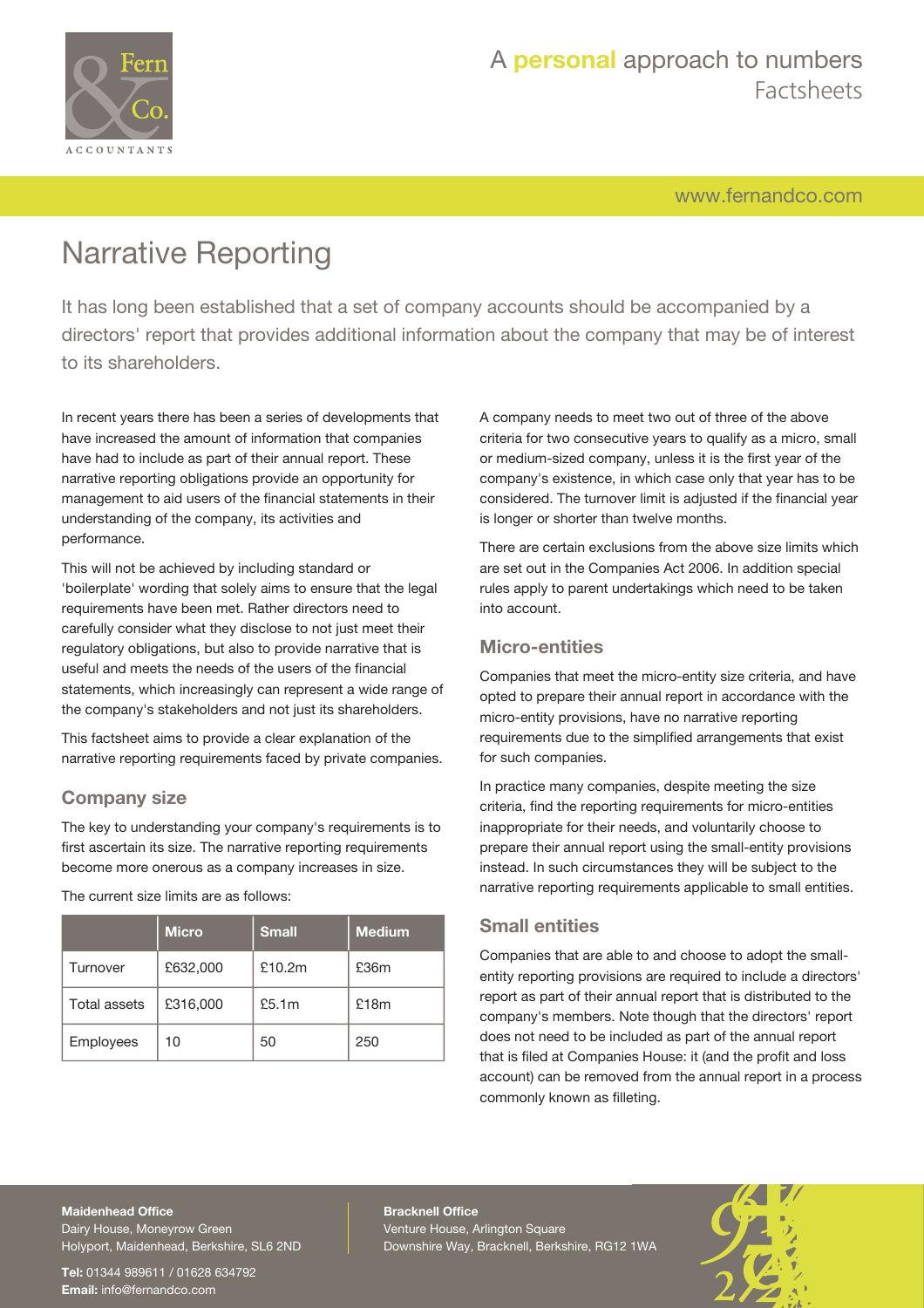

## [www.fernandco.com](http://www.fernandco.com)

The directors' report of a small company is required to include the following:

- The names of all the directors who held office at any time during the financial year. It is also common practice to include details of any changes to the board that have arisen since the year end.
- Whether any qualifying third party indemnity provision is in force at the time of the approval of the report or during the period, for the benefit of one or more directors.
- Unless the company is a wholly-owned subsidiary undertaking of a UK parent company, details of any political donations made or similar expenditure where the total amount incurred exceeds £2,000. In addition the total contributions paid to non-UK political parties should be disclosed.
- Where the average number of employees exceeds 250, the company's policy for the employment of disabled persons.

Although not required, many small companies will also provide a brief description of the company's trading activity.

A statement that advantage has been taken of the small companies exemptions in preparing the directors' report is also required, which is presented immediately above the signature of the director or secretary who is signing the report on behalf of the board.

### **Medium and large size entities**

Both medium and large size entities have considerably more onerous narrative reporting requirements when compared to small entities, and there is no exemption available to them when filing their annual report with Companies House.

The most significant difference is the need to incorporate a strategic report as part of the annual report. There are also additional requirements for the directors' report that will need to be addressed.

The reporting requirements are in the process of being enhanced, with additional disclosures being introduced. Before these are considered though let's examine the existing narrative reporting requirements.

#### **Strategic report**

For a private limited company the strategic report should contain the following:

- A fair review of the company's business. This should include a balanced and comprehensive analysis of the company's development and performance during the year and its financial position at the end of it. It may be necessary for the review of the business to include references to or provide additional explanation to amounts included in the accounts themselves.
- A description of the principal risks and uncertainties faced by the company.
- An analysis of the key performance indicators (KPIs) used by management to assess the company's performance. For medium-sized companies this is restricted to financial KPIs, but large companies are required to include non-financial KPIs such as those related to employee or environmental matters.

For parent companies preparing consolidated accounts the strategic report is required to consider the group's performance and not just that of the company itself.

#### **Directors' report**

A medium or large company is required to include in its directors' report all of the matters that a small company has to include, but also has the following additional requirements:

• The dividend recommended by the directors.

#### **Maidenhead Office**

Dairy House, Moneyrow Green Holyport, Maidenhead, Berkshire, SL6 2ND

**Tel:** 01344 989611 / 01628 634792 **Email:** [info@fernandco.com](mailto:info@fernandco.com)

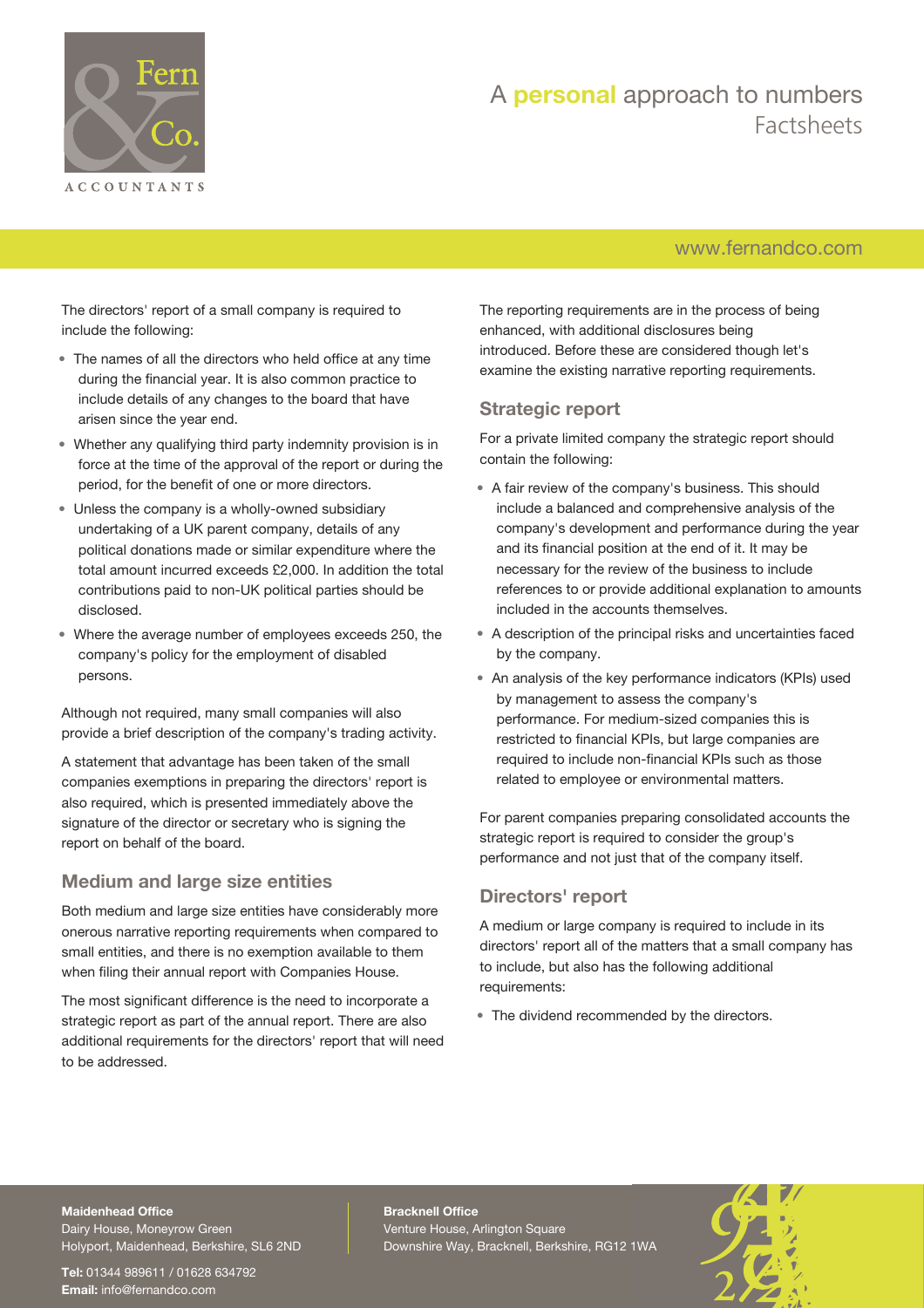

## [www.fernandco.com](http://www.fernandco.com)

- An indication of the company's financial risk management objectives and policies and the exposure to price, credit, liquidity and cash flow risk when considered material to the assessment of the company's assets, liabilities, financial position and profit or loss.
- Important events that have occurred since the year end.
- Likely future developments in the company's business.
- Research and development activities.
- An indication of the existence of any branches of the company outside the UK.
- Where the average number of employees exceeds 250, a statement describing the action taken during the year to introduce, maintain or develop arrangements aimed at informing and consulting with employees, including any how employee involvement is encouraged through share incentive schemes or similar arrangements.

Often it will make sense for the company to present information required to be included within the directors' report as part of the strategic report. This is permitted, provided that there is a clear cross reference to the disclosures that have been included as part of the strategic report within the directors' report.

#### **Companies subject to audit**

Most small companies will be able to take advantage of audit exemption, but medium and large companies will be subject to the requirement to have their accounts audited. For those companies that are required to have their accounts audited, or choose to do so voluntarily, there are two additional requirements:

- A statement concerning the directors' responsibility for the preparation for the financial statements.
- A statement that all directors at the time of the approval of the report are not aware of any relevant audit information that the company's auditor is unaware of, and that appropriate steps have been taken to establish this.

These statements are often included as part of the directors' report. The statement of the directors' responsibility for the preparation of the financial statements can be presented separately if desired.

#### **New requirements applicable to periods commencing on or after 1 January 2019**

The Companies (Miscellaneous Reporting) Regulations 2018 take effect for accounting periods commencing on or after 1 January 2019.

These regulations only make one change to the strategic report, and this is only applicable to large companies. A new requirement has been introduced to include a statement of how the directors have complied with their duty to have regard to the matters set out in section 172 (1)(a)-(f) of the Companies Act 2006. This refers to the requirement that a director of a company must act in the way he or she considers, in good faith, would be most likely to promote the success of the company for the benefit of its members as a whole, and in doing so have regard (amongst other matters) to:

- The likely consequences of any decision in the long term,
- The interests of the company's employees,
- The need to foster the company's business relationships with suppliers, customers and others,
- The impact of the company's operations on the community and the environment,
- The desirability of the company maintaining a reputation for high standards of business conduct, and
- The need to act fairly as between members of the company.

This disclosure will need to reflect the issues, factors and stakeholders the directors consider relevant to their decision making, the main methods used to engage with stakeholders and understand the issues to which they must have regard, and information on the effect of that regard on the company's decisions and strategies during the financial year.

#### **Maidenhead Office**

Dairy House, Moneyrow Green Holyport, Maidenhead, Berkshire, SL6 2ND

**Tel:** 01344 989611 / 01628 634792 **Email:** [info@fernandco.com](mailto:info@fernandco.com)

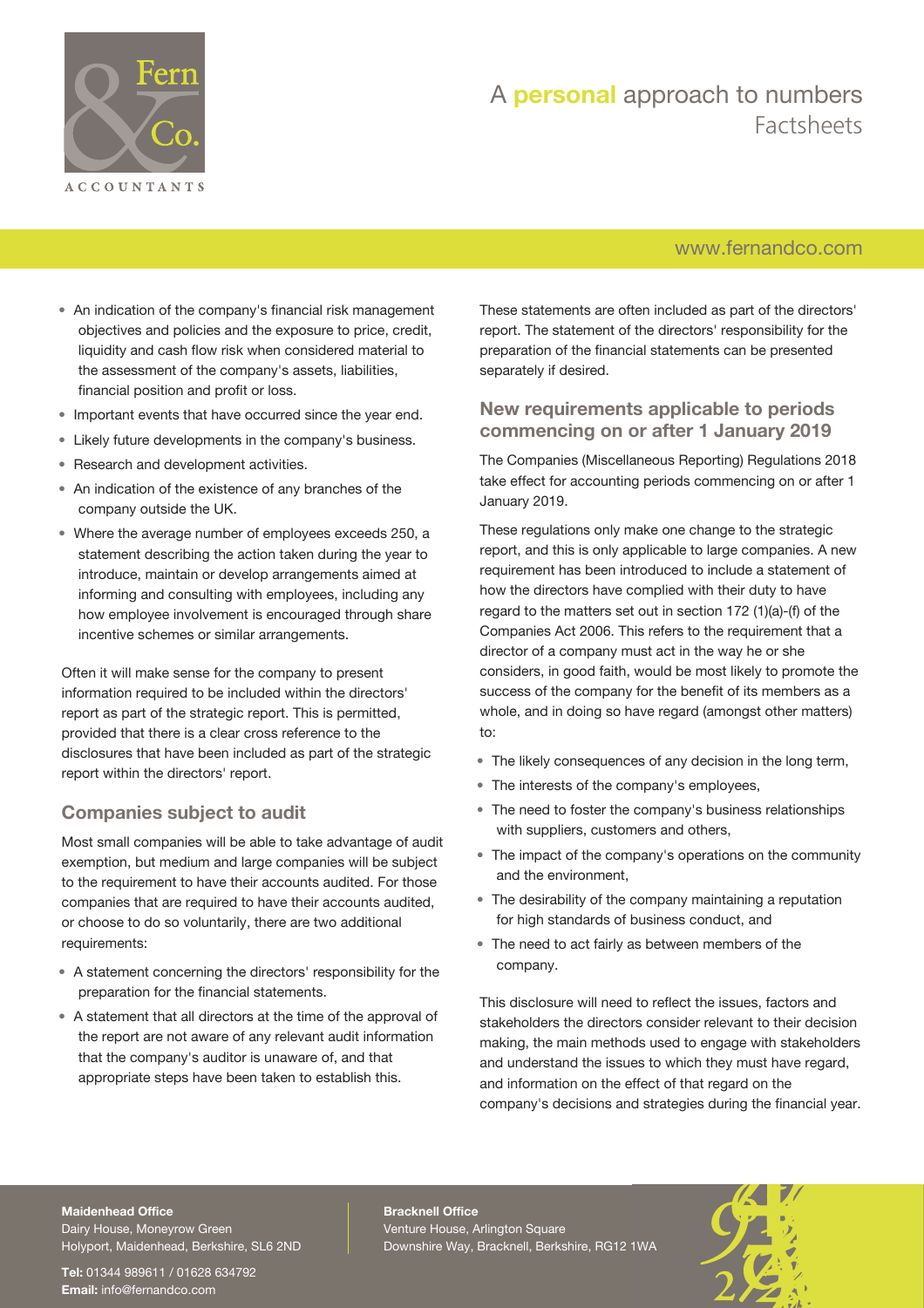

## [www.fernandco.com](http://www.fernandco.com)

Note that this statement will also need to be published on the company's website.

The regulations also have the following implications for the directors' report:

- Where the average number of employees in the UK exceeds 250 a summary of how the directors have engaged with employees and had regard to employee interests, including the effect of this engagement on the principal decisions taken during the year. This builds upon the existing requirement to disclose details of employee involvement.
- Large companies are required to summarise how the directors have fostered engagement with suppliers, customers and others in a business relationship with the company, again including the effect of this on the company's principal decisions.
- The need to include a statement giving certain details about the corporate governance arrangements applied by the company. This only applies to companies with either more than 2,000 employees globally or which have turnover in excess of £200 million and total assets over £2 billion.

### **New environmental reporting requirements applicable to periods commencing on or after 1 April 2019**

As part of the need to address climate change and encourage companies to consider their responsibilities towards the environment new regulations have been introduced that apply to large companies for periods commencing on or after 1 April 2019 that require them to include disclosures in their directors' report on environmental matters.

For low energy users, that is a large company which has consumed 40MWh or less of energy in the UK (including offshore areas), the directors' report merely needs to state that energy and carbon information is not being disclosed as it is a low energy user. In assessing whether the 40MWh

threshold is met large companies must consider all the energy from gas, electricity and transport fuel usage. For parent companies the energy consumption of the parent and its subsidiaries must not exceed 40MWh if it is to qualify as a low energy user.

Large companies that do not qualify as low energy users will need to disclose the following:

- The UK annual quantity of emissions in tonnes of carbon dioxide equivalent from activities for which the company is responsible involving combustion of gas or consumption of fuel for the purposes of transport.
- The UK annual quantity of emissions in tonnes of carbon dioxide equivalent resulting from the purchase of electricity for its own use, including for the purposes of transport.
- The aggregated figure in kWh of the UK annual quantity of energy consumed from activities for which it is responsible involving combustion of gas or fuel for the purposes of transport, and the purchase of electricity for its own use, including for the purposes of transport.
- The methodology used to calculate its energy consumption and emission levels.
- At least one ratio that expresses the company's annual emissions in relation to a quantifiable factor associated with the company's activities.
- If the company has taken any measures for the purpose of increasing the company's energy efficiency, a description of the principal measures taken.
- Where it is impractical to obtain all or some of the emissions or energy consumption data requiring disclosure, what information is not included any why.

Although this new requirement only applies to large companies (and limited liability partnerships (LLPs)) other entities are encouraged to consider whether it would be helpful to the users of their financial statements to also make these disclosures. For LLPs, the disclosures are presented in an 'Energy and Carbon Report'.

#### **Maidenhead Office**

Dairy House, Moneyrow Green Holyport, Maidenhead, Berkshire, SL6 2ND

**Tel:** 01344 989611 / 01628 634792 **Email:** [info@fernandco.com](mailto:info@fernandco.com)